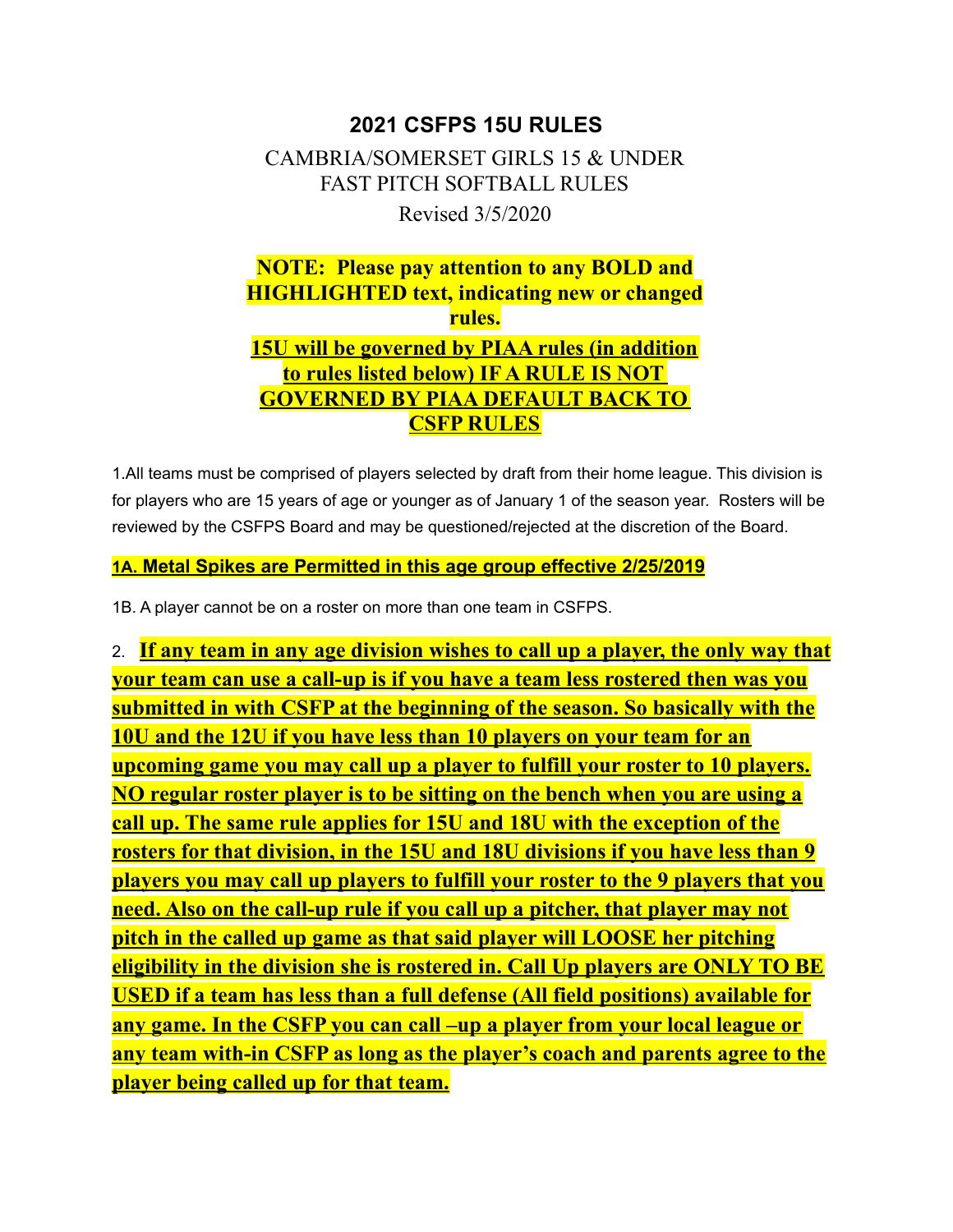3. All umpires must be at least 16 years old. Home team must supply 2 umpires. Umpires for **all playoff games** shall be agreed upon by the two coaches involved in the game.

4. A legal pitch will have no more than a 3 ft. arc, from the point of release and be thrown from a distance of 43 ft. between the rubber and the apex of home plate. Contact with the rubber must be made for at least one second to be a legal pitch. The pivot foot must be on the rubber at the start of the pitch. Rocking is permitted. **Step backs and crow-hops will not be legal**. If the ball slips from the pitcher's hand during the delivery, a ball is declared on the batter and the ball will remain in play and the runners may advance at their own risk. Note: The penalty for an illegal called pitch will be: a ball is added to the home plate umpire's count and all runners advance 1 base forced or not. Pitchers must wear masks!

5. Any player can steal any base during the game.

6. An overthrow from the infield that goes out of play will be one base from last base attained at the time the ball left the fielder's hand. An overthrow from the outfield that goes out of play will be two bases from last base attained at the time the ball left the fielder's hand.

7. The batter is out if the ball is hit above her head and is caught by the catcher, or if the ball is tipped and caught by the catcher on the third strike. Additionally, the batter is out if the ball is hit while the batter is outside the batter's box or while stepping on home plate.

8. Base runners may not leave the base until the ball is released from the pitcher's hand. If the base runner leaves early the base runner will be called out.

9. Each game is to be 7 innings in duration. If extra innings become necessary, each team receives 3 outs per team, until winning runs are determined. The international Tie Breaker will be used. Both teams start with the girl who had the last completed at bat in the 7th inning starting on second base to start the inning.

10. The defense must get 3 outs for the inning to be over or the offensive team must score 7 runs. In the final inning runs are unlimited.

11. Mound visits are limited to one per inning with a time out asked for. These visits may include the pitcher and infielders. If a second trip to the mound occurs within the same inning, the pitcher must be replaced. Each team is entitled to one offensive timeout per inning.

12. **Games will be considered complete after 4 1/2 innings if the home team is ahead or complete after 5 innings if the home team is losing when a game is halted for darkness or weather. The mercy rule will be a 10 run lead after 4 innings.**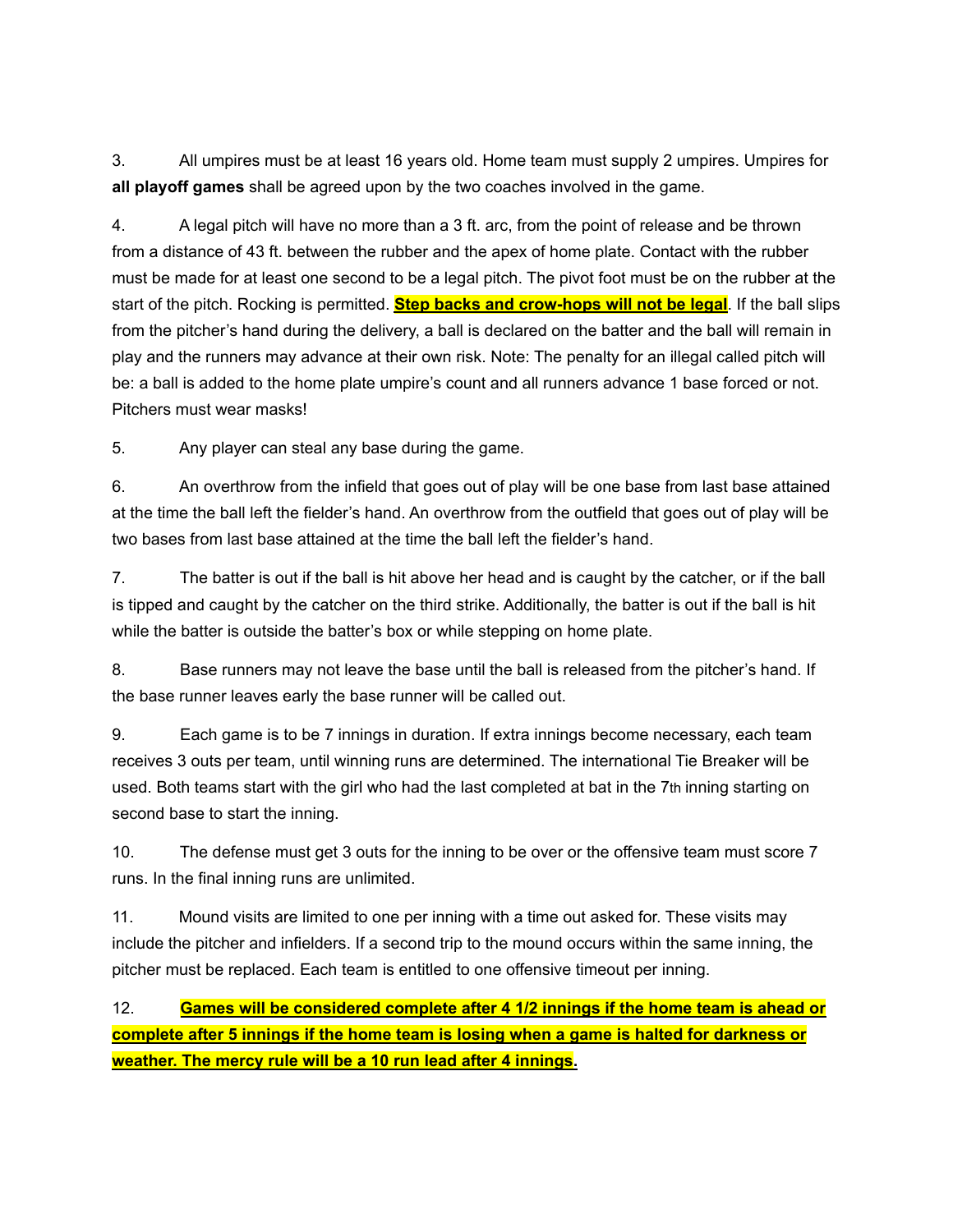13. The umpire will call rain outs. Each home team should give the visiting team a courtesy call 1 1/2 hours before the game if the field is not playable due to rain. If three innings are not completed when a game is called, the game will be resumed from the exact point at which it was called at a later date. Lineups will have to stay as close as possible to the lineup used when the game was suspended.

14. There will continue a ZERO tolerance policy for coaches, players and parents. Any player, coach or parent using profanity or making derogatory comments will be ejected immediately from the field location.

14A. A player's first offense of either throwing a helmet, bat or other object will result in a warning, a second offense will get a player ejected from the game and pending league discussion possible game suspensions.

14B. Coaches are reminded it is their responsibility to control themselves, their players, as well as their fans. The respective league representative will be notified immediately in the occurrence of any ejection and pending home league discussion possible suspensions.

15. Each team is limited to 4 coaches. Defensive coaches must stay behind the barriers to the field of play at all times. Offensive coaches are to remain within the boundaries of the coaches boxes along the 1st and 3rd base lines. All other coaches must stay in the dugout area. Only rostered players and coaches may be in the dugout area with the exception of a bat boy/girl.

18. Any of the starting players may be withdrawn and re-entered once, provided the players occupy the same batting order whenever in lineup. It is illegal re-entry to remove a substitute from the game and then re- enter that sub later in the game. A pitcher may be moved to another position on the field and be eligible to pitch again in that game after the inning they were switched in is completed. If a pitcher is subbed off the field the player does NOT lose their pitching eligibility for the rest of the game.

19. The teams will be allowed to have an infield and outfield ball to warm up with throw all balls in when catcher throws down. The pitcher will only be allowed 5 warm up pitches between innings.

20. Bunting is allowed.

21. All runners must slide to avoid contact with the fielder. If a runner does not slide and contact is made **while the fielder has possession of the ball**, the runner is out. *Fielders cannot block the base if they do not have possession of the ball.* NO HEAD FIRST SLIDES! Dive backs to a base are permitted.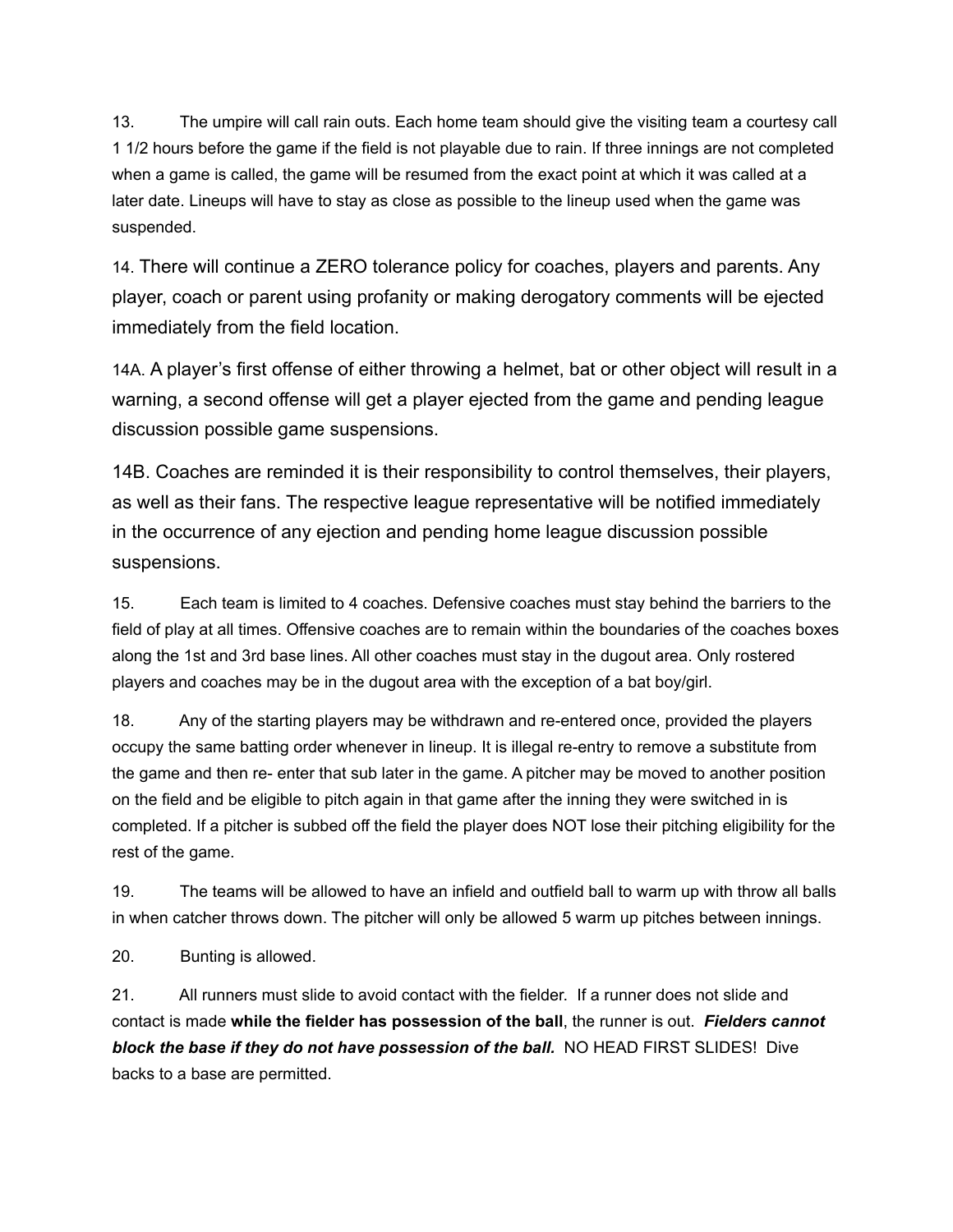**22. Infield fly rule definition: An Infield Fly is a fair fly ball (not a line drive or bunt) that, in the judgment of the umpire, can be caught by an infielder, pitcher, or catcher with ordinary effort and when there are runners on first and second or first, second, and third and less than two outs.**

23. All helmets worn by players are required to have a face mask and chin strap which must be used for its intent and purpose. Helmets are required to be worn at all times by offensive players on the field during a game. These players include on deck batters, batters, base runners and players serving as base coaches. **No jewelry will be allowed with the exception of starter earrings that cannot be removed, which should be covered by tape/ band-aids. (THIS RULE IS BEING STRICTLY ENFORCED BY ALL LEAGUE COACHES AND UMPIRES!!!!)**

24. Each player must play at least 6 consecutive outs as a defensive player and 1 at bat.

25. No tobacco use of any kind will be allowed by players or coaches in the dugout or playing field.

26. A catch shall become legal when the fielder shows complete control of the ball in her hand or glove. Catching the batted or thrown ball with anything other than the hand(s) or glove in its proper place shall be ruled an illegal catch.

27. Any batter struck by a pitch that is not swung at nor called a strike shall be awarded first base. It does not matter if the ball strikes the ground before hitting the batter. The batters hands are not considered part of the bat. IF NO ATTEMPT IS MADE TO AVOID BEING HIT, THE BATTER WILL NOT BE AWARDED A BASE UNLESS IT IS BALL 4. If the batter is hit on the hands while swinging at a pitch and hits the ball fair or foul, the ball is dead and a strike is called. If it is strike three, the batter is out.

28. Batter-runners must run in the 3-foot running lane on the foul side of the first base line.

29. **During a base on balls scenario, If a player rounds first base and makes an aggressive move towards second, they must commit to second base. A slight rounding of the base without an aggressive move will allow the player to return to first base.**

30. A team roster must be submitted to the CSFPS Board of directors by the elected date set. If a team does not submit a roster they will forfeit until the roster has been received and approved by CSFP.

**30A. Maximum rostered team number of 16. Age groups 10U and above.**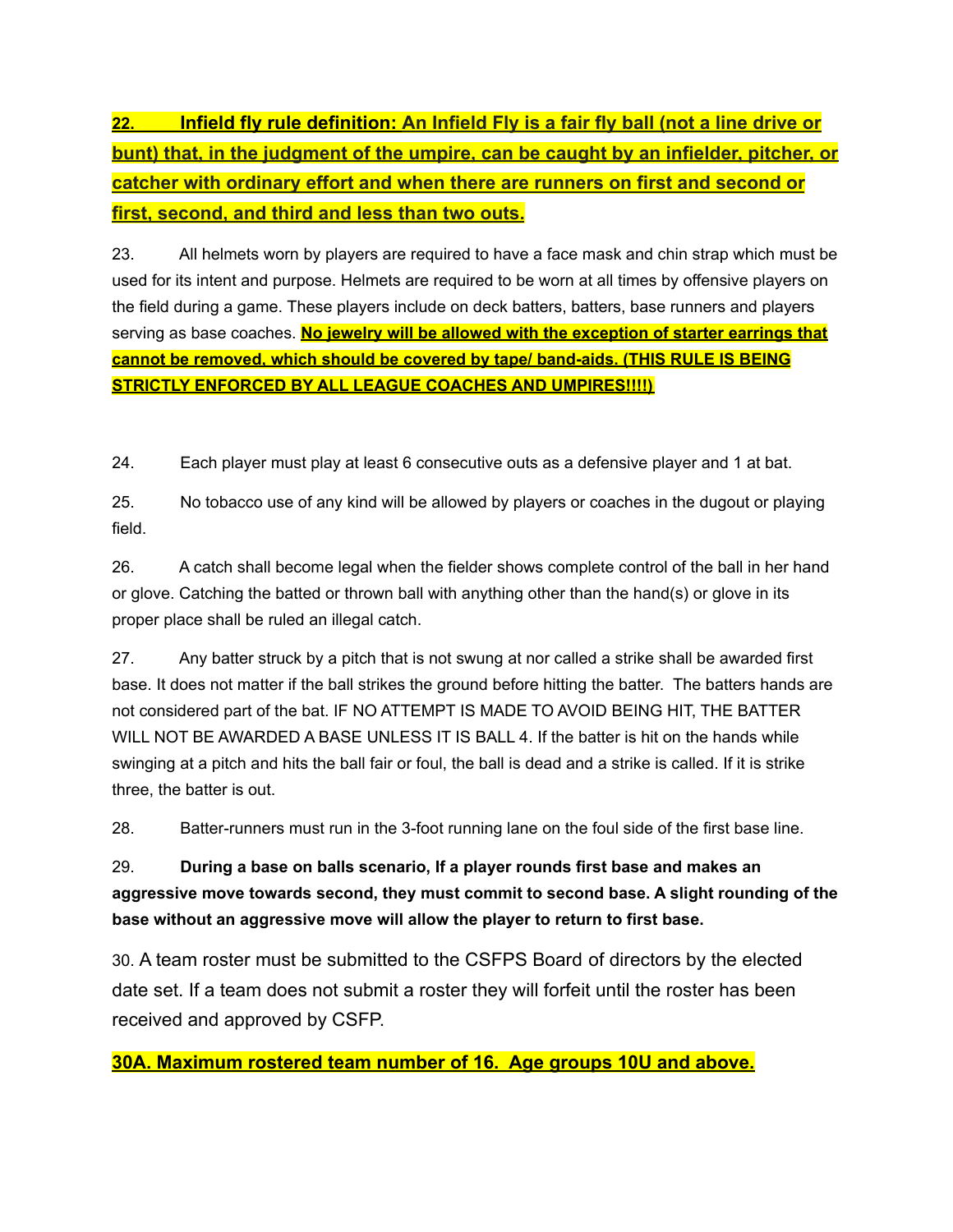31. Managers, at minimum, will bat the number of fielded (position) players. At the manager's discretion, they may choose to use an EH, or place all of their players on the roster into the batting order. Once the line-up is set by starting play, the batting order cannot change

32. A courtesy runner may be used for the catcher when she is on base with two outs to let her get her equipment on. The runner must be the batter who made the previous out. The change must be made before the 1st legal pitch to the next batter.

33. The batter becomes a batter-runner when the catcher fails to catch the third strike before the ball touches the ground when:

There are fewer than two outs and first base is unoccupied at the time of the pitch, or

There are two outs and first base is occupied. This is called the third strike rule.

34. Any rule not covered by PIAA rules, 15U will default back to the CSFP rules.

35. The use of the Flex – DP player will be used per the 2009 ASA Official Rules of Softball (refer to ASA rule book for additional information).

36. Ball that bounces is a live ball and can be hit.

37. If a pitcher hits three batters in an inning **EVEN IF THE BALL BOUNCES** (still live ball) the pitcher must immediately be replaced for that inning. The pitcher who has been replaced may return to the pitching position the next inning. If a pitcher hits a total of four batters in a game the pitcher must immediately be replaced and loses her eligibility to pitch the remainder of the game no matter if she is eligible or not.

*Umpire's note:* If the batter makes no attempt to avoid being hit, the pitcher will not be charged with a hit batter and the batter will not be awarded first base unless it is ball four

#### **38. Players in the dugout to keep quiet during the pitcher's wind-up.**

38. **Game protests: Manager will declare a protest during the game. The game will be continued to conclusion. The protest will be handled by the League Reps of the teams involved in the game to see if resolution can be arranged. If not, the protest will go to the Board. After your game end time you will have a total of 24 hours to submit your game protest to the league reps, after the protest is submitted the league reps have 24 hours to vote on the protest at state. Once all votes are in the CSFP Meeting secretary will email the coach and reps back on what the final results are.**